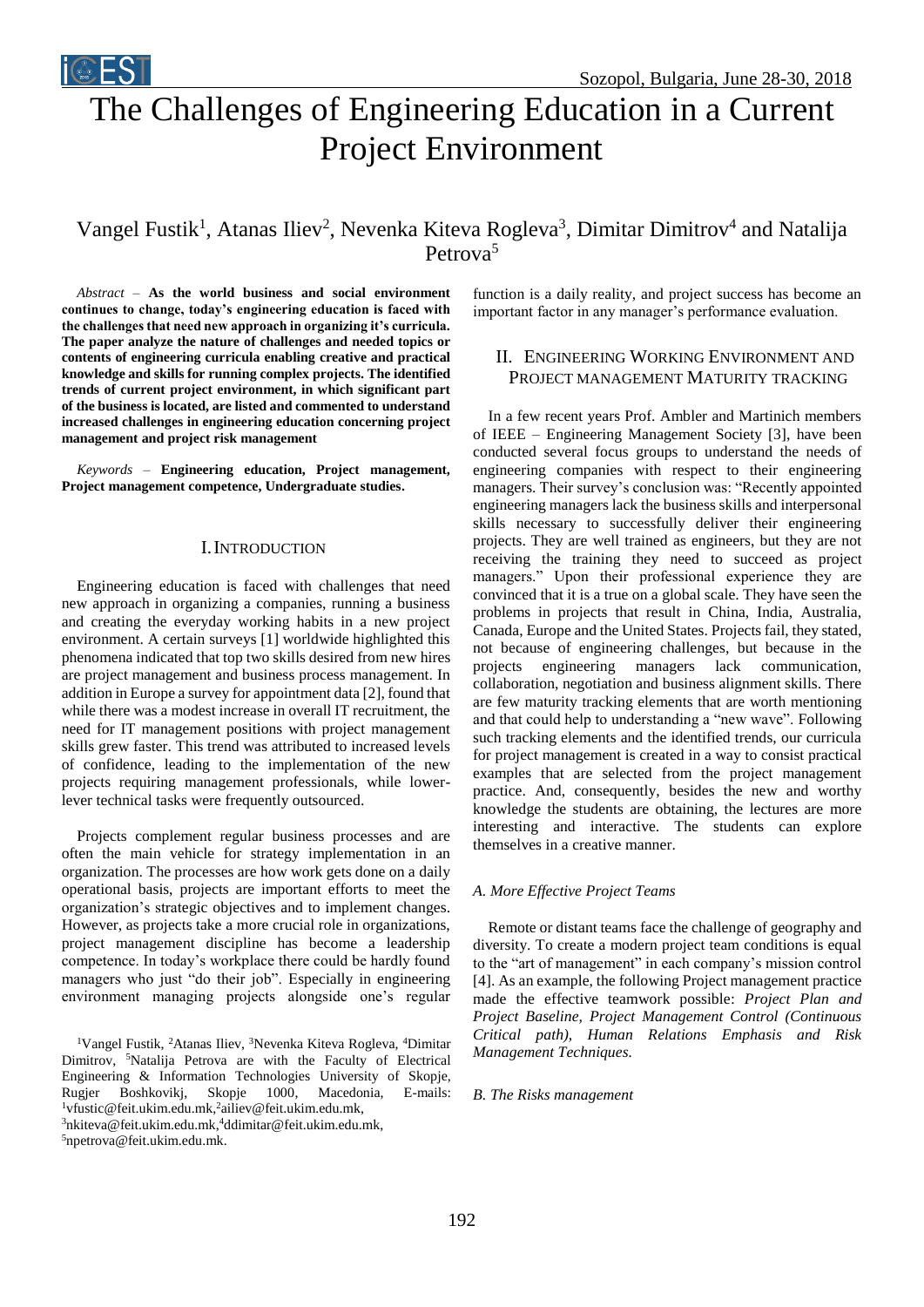

The sub-discipline of risk management has advanced in areas of risk identification, analysis, planning and management [5]. New techniques are on the horizon and we should explore them in our maturity tracking, especially in academia.

#### *C. Project competencies*

Regularly in the beginning project practitioners focused on their subject matter expertise, such as financial analysis, telecommunications, power engineering, and IT design, or marketing plan. Those who became involved in projects were forced to include scheduling, status reports, and risk analysis in their competencies. In today's engineering challenging practice the project practitioners should move towards general business awareness. In that sense they should explore: *facilitation (not only meeting management), financial knowledge, leadership, creativity, problem solving and/or decision making*.

#### *D. Basic training for a Project Manager*

The Basic training should include the: *Roles of Project Manager, Types of Management Skills, Managing Former Peers, Building a Team, Effective Decision Making (Problem Solving), Authority Delegating*. Here, we will emphasize the importance of Types of Management Skills and to be aware why are important for the Project Manager. The effective Project Managers, besides being well educated in the Project management basic concepts and tools, must develop three types of skills: technical, conceptual and human relations. The companies in high-tech sector reveals different organizational models to describe the roles of their Project Manager. Many parameters influence a company's approaches such as: Company budget, Team size, Capability maturity model level, Soft skills, Organization's depth, Technical expertise, Firm's project management expertise, Client relationship, etc. The balance needed to mitigate the risk introduced when splitting task responsibilities should be found by the company's management. The clear definition of roles and commitment to those roles reduce the chances that jobs will be overlooked. However, the dual role of technical expert and project manager enables the project manager to be acutely aware of risks and provides an understanding of company's commercial model, customers and competitors. In accordance with such recommendations we include basic training for potential project managers enabling them a short stay in industry to be in the center of the events and to understand project manager's duties and responsibilities.

## III. REMARKS ON THE TODAY'S ENGINEERING WORKFORCE AND NEEDS

However, today's work climate has changed. The number of engineering jobs has increased and engineering positions are more varied, while greater job mobility has reduced the opportunity for engineers to take advantage of longer on-thejob training periods [6]. As a consequence, engineering educators are been challenged to look at their curricula and retool coursework to incorporate non-traditional information

and subject matter. Students' need for theory understanding to enable engineering problem solving remains a top priority, but today's graduates could not enter the workforce only with technical skills. Engineering specialties have become varied and diverse, and therefore industry is demanding new "rounded" engineers whose initial skills stretches beyond technical competency having supporting work skills. The Needs of the parties are linked and identified and could be listed as follow:

**Student Needs:** Strong theory foundation; engaging; realworld application work; creativity/problem solving skills; critical work skills; risk analysis.

**Industry Needs:** Technical competency; communication skills (written, verbal, presentation); leadership and teamwork skills; enthusiasm and personal drive (a sense of a mission); intuitiveness; integrity; other supporting work skills.

**Curriculum Needs:** Theory; hands-on trough lab work and practical examples; more intense hands-on applications work using industry-based scenarios and problems; opportunities to develop basic yet critical supporting work skills.

# IV. CURRICULUM NEEDS AND PROJECT MANAGEMENT TRENDS

In Graduates may initially be hired primarily for their technical skills while long-term career success is more dependent on non-technical skills. And these skills should be integrated throughout the curriculum, rather than be taught in isolation. That is a way the students will receive a full-picture view of real world of engineering. The professors in engineering and especially in emerging and fast changing technology, should seeking ways to introduce more workplace related experience earlier in the curriculum and to incorporate "supporting work skills" such as: communication skills, project planning and execution, project manager leadership, risk assessment, time management, decision making and ethics. However, to teach the undergraduate students project management theory and practice is not easy task, since there is a lot necessary and preparatory business things to be learnt. In that sense, curriculum has to follow the underway trends in project management and deliver the knowledge and skills that will prepare the engineers for project management profession. There are discussions [7] and studies [8] that reflect this issue and that could be easy checked-out among companies and young professionals.

The selected modern trends in project management are listed as follow:

1. Agile will gain more popularity in IT projects and continue to be accepted in wide range of industry projects. The Agile approach [8] is cost-effective, relies on self-organizing teams, and appeals to human needs like autonomy, mastery, and purpose. However, to be successful, it relies on timely frequent feedback, that could be needed in complex projects. Up to now there are discrete examples and sampling of the very few industries that are even familiar with project management to begin with. And that's about to change. Recently, agile project management has visibly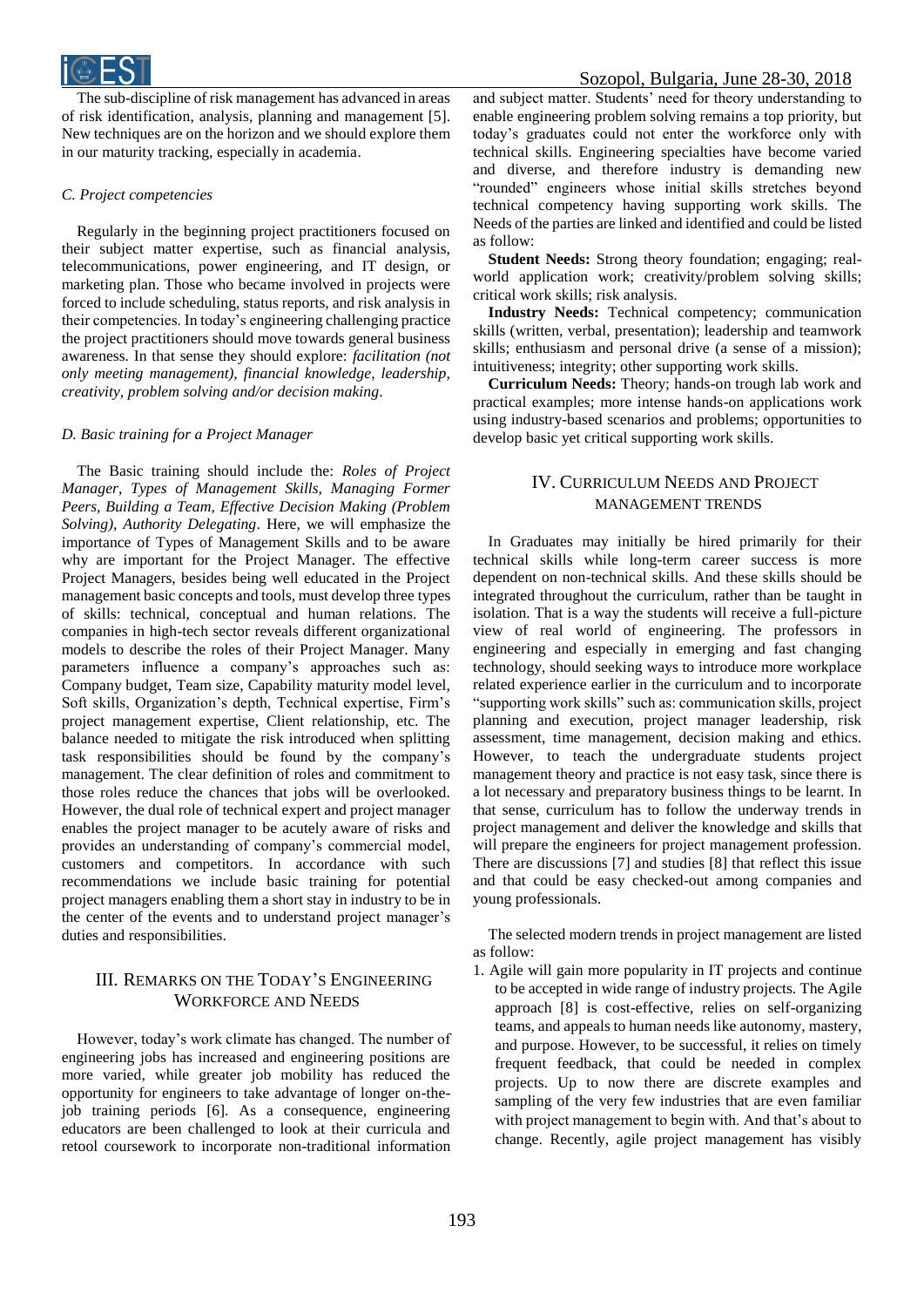

crept into all industries. IT no longer has a monopoly on the project management technique. Several industries, including marketing, finance, and construction, were beginning to adopt the Agile development framework. Various research has shown that the Agile methodology improves communication, makes teams more adaptive to change, and has an overall higher return on investment, especially for small to midsize teams. There is the rise of business Agile. Moreover, DevOps (development and Operations) will be considered a part of Agile. Atlassian [9] explains this point well: "DevOps seeks to bring that Agile attitude toward change to a new audience: IT operations." If a project management community, can accept marketing Agile, construction Agile, and business Agile, then IT operations Agile should be no stretch.

- 2. Risk management will be an incredibly popular topic for project managers to be learnt and applied. In addition, with the growth of Agile, risk management will become a necessity for project professionals seeking new opportunities. While there is software available to help identify risks, the project managers have to be creative enough to identify potential budget or scope overreach and maintain organization over your projects.
- 3. PMP certification will become more popular, but changes are needed. Since there are graduate engineers struggle to find jobs, many will turn to a PMP certification to try to get a leg up in the project management field. Getting a PMP carries quite a bit of weight—it allows young workers to learn the knowledge of the field, attain networking opportunities, and distinguish themselves from the competition. The Program Management Improvement and Accountability Act (PMIAA) signed in 2016, increase the importance of certification and formal project management job titles in the government. There is an increasing need for professionals to understand the foundation of project management through formal training and develop their skill sets in communication, leadership, and stakeholder engagement. However, recently, since the companies just want someone who can manage projects and do it well, there is also a trend loosing the interest in PMPs. The PMP exam and PRINCE2 have been around since 1984 and 1989, respectively. There are a lot of certified project managers and many of them have begun calling into question the value of their certification, concluding that PMP certifications just aren't worth it. The reason for that, they are arguing, is in fact that exam content isn't updated often enough to keep pace with today's small business needs.
- 4. The Need and project requirements not organizational chart will create project team. Celoxis [10] smartly predicts that project requirements will chip away at the organizational chart. Project complexities will decide how the teams will be structured, what tools they will use and how the execution will happen. It's time for enterprises to take a cue from the manufacturing sector and bring that level of rigor to their project management methodology. Another study [11] suggests, that managers should be as aware as possible of how interdependent relationships are distributed across a

cohort before they do any reorganization.

- 5. Remote teams will become normal. According to Intuit [26], 40% of the American workforce will be freelancers, contractors, and/or temporary employees by 2020. These contractors are already working remotely using sites like Upwork, Freelancer.com, and Demand Media. Also, fulltime employees are increasingly telecommuting. A recent Gallup study [12] found that 37% of Americans have telecommuted and it's even more likely that those working in white-collar professions have telecommuted (44% vs. 16% in blue collar jobs). That means that the technology can help with the growing presence of remote teams. It is well known that distributed teams allow for companies to break down geographical borders in their quest to find top talent in non-traditional businesses.
- 6. The rise of BYOD will cause project management software to have more ticketing options. BYOD ("Bring Your Own Device") has been making waves in all industries throughout last years. The concept is simple: companies are allowing employees to use their own smart phones, computers, tablets, and other electronics for work purposes. This trend is contributing to growth in mobile project management software. In the business environment it is pointed out that BYOD will also pose a number of challenges to the project management field such as, dramatically increase of the complexity of technical support provided by the IT Help Desk and the development of software for multi-platform use. In other words [13], BYOD means that not all technologies are streamlined in the office. While there is specific help desk software for IT (like Samanage IT Help Desk & Asset Management or C2 Atom), project managers will likely prefer help desk ticketing included in their multi-platform project management software. Examples include Workfront and Clarizen.
- 7. Emotional intelligence will be most desired skill for new project managers. It is (by Psychology Today) the ability to identify and manage your own emotions and the emotions of others. In projects it is project management personality assessments of the right candidate that "feel," has charisma, or has developed "soft skills." Whatever it means, emotional intelligence (EQ) will get a lot more important to project managers. In general EQ include three skills:
	- Emotional awareness, including the ability to identify your own emotions and those of others;
	- The ability to harness emotions and apply them to tasks like thinking and problems solving; and
	- The ability to manage emotions, including the ability to regulate your own emotions, and the ability to cheer up or calm down another person.

With all value statements aside, this is a trend that is trickling in from the business community and the political climate as a whole. It is for sure that the Internet of Things (IoT) and Artificial Intelligence (AI) are going to affect most small businesses in 2018. The growth of IoT and AI in union are going to change how project management is effectuated. In